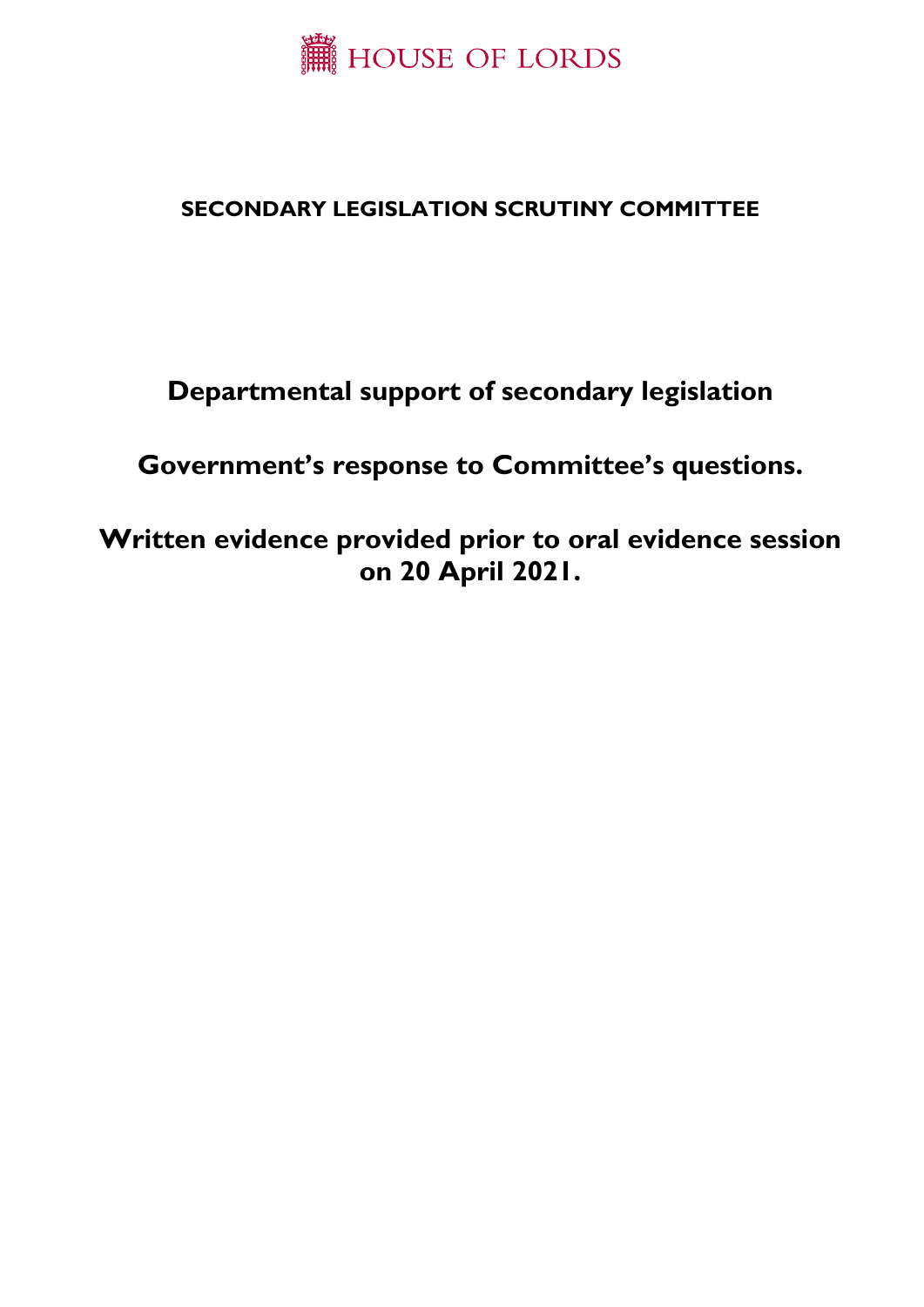## **Government's response to the Committee's questions**

*1. Quality of legislation and supporting information* 

## *Q1: Have the Government evaluated the way they produced emergency legislation during the first year of the pandemic? What strengths and weaknesses have they identified that can be used as learning points for the future?*

A1: The pandemic has created unprecedented challenges for the UK Government, the devolved administrations and the public bodies of the UK. It has been vital to take urgent action to stop the virus spreading, protect the NHS and save lives. The Government's approach has been to act swiftly and only take the powers that it considers absolutely necessary.

Although the roadmap regulations have now been published, we are still managing the response to the pandemic and have not yet turned our attention to a review. However, we know that the profound impacts of the Coronavirus pandemic - including the legislative response and the parliamentary scrutiny it has received - will be of interest, not least to Select Committees such as the Secondary Legislation Scrutiny Committee, for some time to come. The Government welcomes the reflections of parliamentarians, Select Committees and other stakeholders on its legislative response to the pandemic, and will reflect on any points raised.

Whilst an overall review of emergency legislation has not been undertaken, in the course of the response lessons have continually been learnt. So, for example, we have built resilient legal teams which have worked on successive iterations of the lockdown regulations, sharing knowledge and experience to ensure that regulations have been drafted to a high standard in the time available. Steps have been taken to ensure that there is an opportunity for timely parliamentary scrutiny of the secondary legislation. The development and publication of the Roadmap is a good example of how we have set out policy in advance of regulations to allow the public and affected industries to prepare for the changes in measures to protect public health. The Government has then been able to confirm the details of the legislation based on the latest data and scientific evidence, lay the legislation, and schedule debates and approval in advance of the legislation coming into force.

## *Q2: How many departments have appointed Senior Responsible Officers for secondary legislation and how effective have they been in overseeing departmental programmes of secondary legislation and quality assurance?*

A2: Currently, 19 departments have a Senior Responsible Officer (SRO) appointed for secondary legislation. The Parliamentary Business and Legislation Secretariat monitor that SI SROs are in place and, where people move on, will take action to ensure they are replaced.

SI SROs were introduced in 2017 and the role broadly covers two areas. The SRO in each department is responsible for oversight of their department's SIs. They also champion and raise the profile of secondary legislation, including ensuring all relevant staff have the skills to engage with secondary legislation and Parliament. SROs should understand their department's performance and feed that information to relevant policy teams. The establishment of the SRO role has improved governance of SIs across Whitehall, with departments now managing their overall programme of SIs more effectively, which in turn results in a more manageable and predictable flow of SIs through Parliament.

The Parliamentary Business and Legislation Secretariat coordinate regular meetings of the SROs to share best practice and lessons learnt with teams across Whitehall. The forum was particularly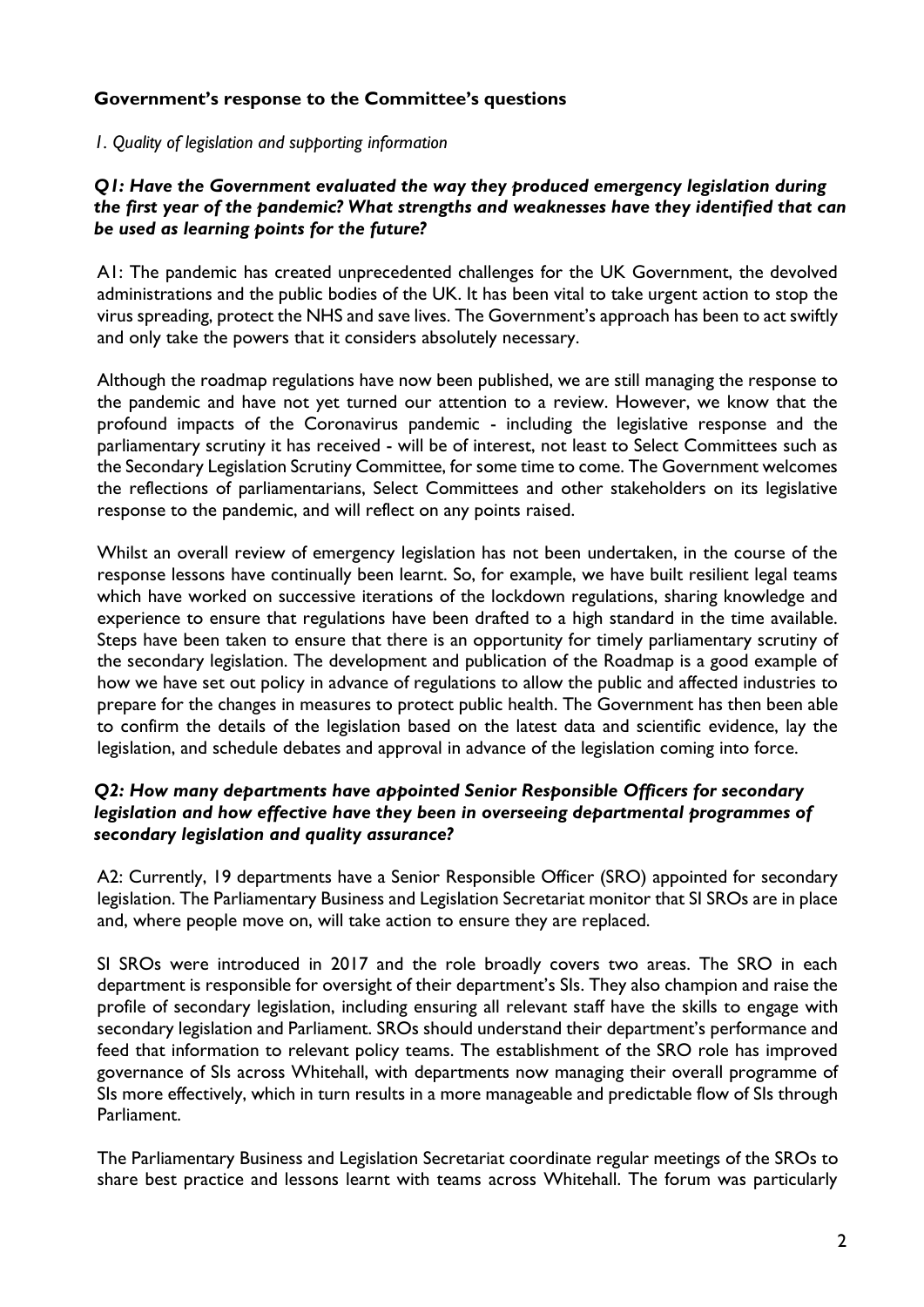beneficial during EU Exit and the Transition Period and helped to ensure the smooth passage of departments' SI programmes through Parliament.

Civil Service Learning offers training for SROs and other senior civil servants to ensure they are equipped to oversee departmental programmes of secondary legislation and the necessary quality assurance. SROs from 7 departments have taken up this offer, and departments are regularly encouraged to take advantage of this training. SROs also work within their departments to improve overall capability in the area of secondary legislation, and regularly promote the secondary legislation training opportunities to departmental colleagues. Civil Service Learning attributes the large number of attendees at their training events in part to the work done by SROs.

## *Q3: While recognising the exceptional pressures posed by the pandemic, the Committee's reports have pointed to a high level of errors, too frequent changes and poor or formulaic EMs obscuring the purpose of the legislation – why have these flaws not been picked up by departmental checking processes?*

A3: The biggest challenge of legislating for COVID-19 has undoubtedly been the need to legislate at an exceptional pace, because the cost of proceeding at a more normal pace would be paid by the loss of lives. The inherently uncertain situation around the virus itself, and the resulting challenges for policy decision-making in response, have meant that the time for drafting and checking the legislation and explanatory material was often squeezed. Projects which, in normal times, might be expected to take several weeks or months have been produced in days or even hours. The challenge has been exacerbated by the long-term nature of the pandemic. In this context, one pressured project has been followed by many others. Against this background it is unfortunately inevitable that from time to time necessary refinements to the policy are identified after the event, requiring correction at a later date, or supporting materials may not be of the quality the Government would normally be able to deliver when there is more time for quality assurance processes. Corrections, where they have been needed, have been brought forward at pace, resulting in an increase in the proportion of SIs issued free of charge. Nevertheless, overall our view is that quality has held up very well. We recognise that there has been an increase in the number of SIs free of charge, and the Joint Committee on Statutory Instruments are also reporting a higher proportion of SIs. These "dips" were inevitable, given the time constraints, and the fact that they are not greater than they are is testament to the expertise and dedication of civil servants across government.

We recognise, too, that despite this context, there are lessons to be learnt and progress to be made, especially in relation to the explanatory memoranda.

The Government continues to work hard on the quality of Explanatory Memoranda. Your Committee's scrutiny of these has shown that some good progress has been made, with the number of EMs corrected or replaced having decreased. Secondary legislation governance across Government has improved through the appointment and training of Senior Responsible Owners (SROs) (as mentioned in the response to question 2). In the SRO's role overseeing their department's SIs, and raising the profile of secondary legislation, they play a vital part in ensuring the quality of EMs in their department. They have access to support from Civil Service Learning, including the "Effective EMs" training, which was attended by 547 staff in 2019-20, and 274 staff in 2020-21. Furthermore, to ensure training remained accessible during COVID-19 restrictions, existing EM training was quickly adapted from classroom-based training to a mixture of short remote workshops, e-learning and 'learn as you work' materials. This has helped to ensure that the quality of EM's continues to improve.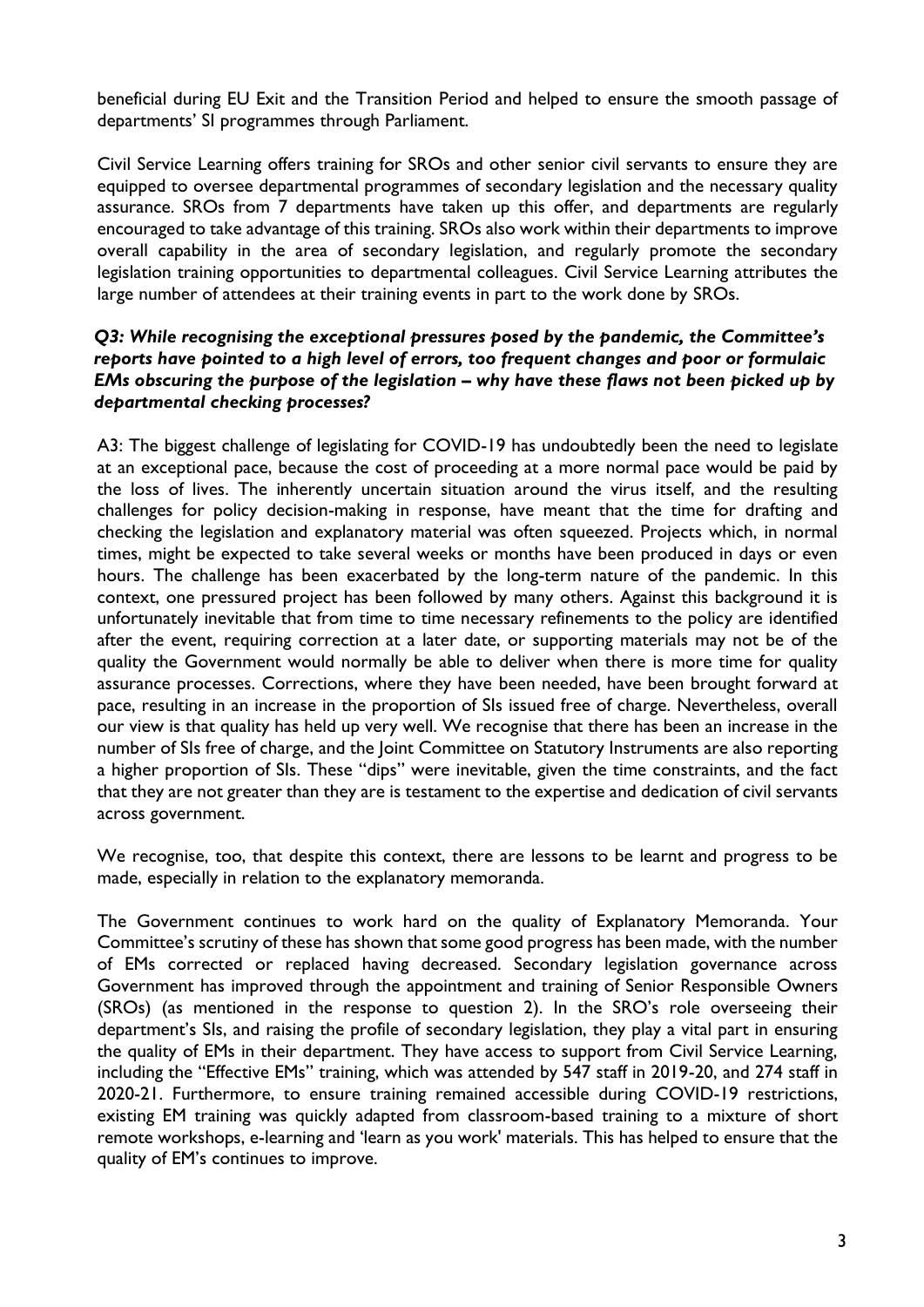Furthermore, work is currently underway to develop an updated EM template and guidance following the end of the Transition Period. This work is being undertaken collaboratively, seeking views from Parliamentary staff supporting committees as well as from within Government, in order to provide the information that is of the greatest assistance to Parliament when scrutinising instruments. This work will also be used as an opportunity to reinforce the importance of EMs with a view to improving their quality and reducing the number of errors.

## *Q4: Has the performance of individual departments in relation to secondary legislation been assessed and what have been the key findings?*

A4: Each SI SRO has a vital role to play in ensuring the necessary arrangements are in place in their department to ensure the quality of the instruments and supporting material. To this end, SI SROs are responsible for assessing the performance of their department in relation to secondary legislation. The SI SRO will identify any issues of capacity or capability and ensure they are addressed.

#### *Q5: The Committee noticed that as the pandemic continued, the titles of some instruments became longer and more intertwined, especially those of the regional lockdown instruments. In contrast, a simpler numerical approach was adopted for amending the International Travel Restrictions. How can departments increase clarity in this area? Do you agree that a coordinated approach across government would be helpful?*

A5: We do not consider that there is a widespread problem with clarity in the titling of SIs. In the majority of cases, SI titles are appropriate, clear and helpful. As such we do not think a more coordinated approach across Government is required. General guidance on titling SIs is available which sets out the overall approach, and the drafter will take account of this guidance when exercising their judgement to determine the most appropriate title in the circumstances. In particular:

- Statutory Instrument Practice contains five pages of guidance on titles of SIs, with the general overarching advice that "The title should give an accurate reflection of the nature of the SI, and distinguish it from all others".
- The GLS Drafting Guidance contains another two pages of guidance, including on titles for amending SIs, commencement regulations and territorial application.

Additionally, in the context of COVID-19, guidance was issued to departments to include the word "Coronavirus" in the title of any SI which they were making in response to the crisis. This approach was also adopted in Scotland, Northern Ireland and Wales. We consider that this small change has been particularly helpful to Parliament and the reader to enable them to easily identify the secondary legislation made across the UK in response to the COVID-19 crisis. We issued similar guidance for EU Exit SIs, which was likewise helpful.

Nevertheless, with the benefit of hindsight, we recognise that the approach to titling of some of the local lockdown regulations caused confusion. At the time, however, that problem was not apparent. The first local lockdown regulations were made in respect of Leicester in early July. At that time, the national lockdown regulations for England were set out in an SI called The Health Protection (Coronavirus, Restrictions) (No. 2) (England) Regulations 2020 (S.I. 2020/684). In that context, the obvious approach to titling an SI which applied only to Leicester was to include "Leicester" in the title – thus, The Health Protection (Coronavirus, Restrictions) (Leicester) Regulations 2020 (SI 2020/685). This was, at that time, clearly preferable to a title which just included a number (e.g. "(No. 3) (England)" regulations, or similar) because the reader, looking at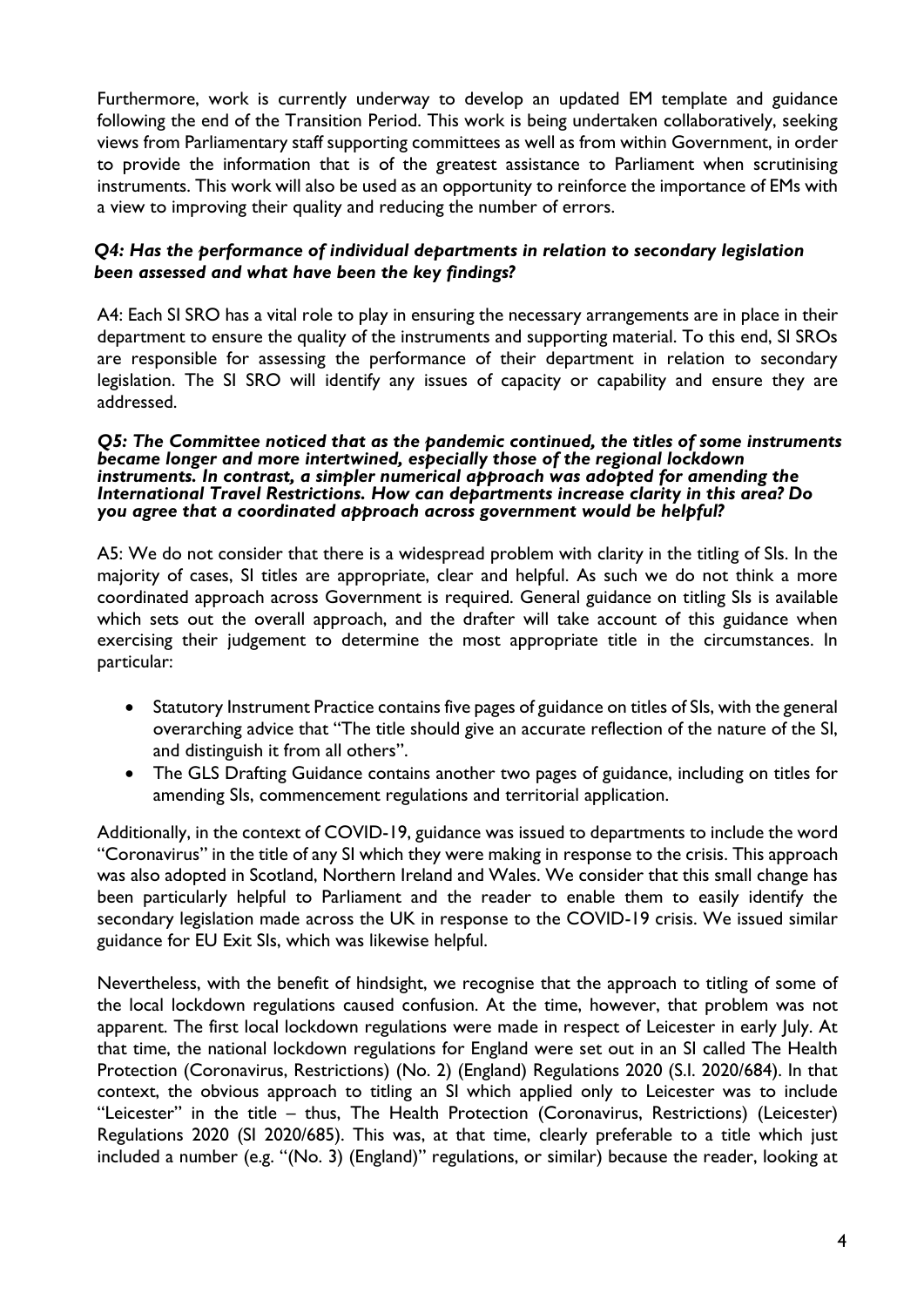the title, would not have been able to tell from the title that the SI only applied in the Leicester area.

As more local lockdowns were decided on, we continued that approach (Blackburn, Luton, Bolton etc.). This remained the clearest way of titling those SIs "to give an accurate reflection of the nature of the SI". The approach started to break down with the increasing policy imperative to move localities between levels of restrictions, and with the introduction of SIs for larger regions (North of England, North West of England etc.). However, the situation was largely resolved on 12 October, with new regulations introducing the Tiers system for the first time.

The International Travel Regulations, to which the Committee draws attention contained a series of amendments to a single, existing set of regulations which applied to England as a whole. In a case like that, the clearest approach is to number each set of amending regulations. By contrast, in the case of local lockdowns, we were drafting free-standing regulations each time, and these applied just to sub-areas of England. The numbering approach using generic titles was less obviously helpful here (even if, as noted above, we had known at the outset how the situation would develop, which we did not).

## *2. Impact Assessments for coronavirus instruments*

*Q6: In its response to the Committee's 2nd Interim Report in Session 2017-19, the Government undertook to provide "adequate information on potential impacts of the legislation in the cases where a full impact assessment is not required". Few of the coronavirus SIs that the Committee has seen, however, make any attempt to do this. Do you acknowledge that the EMs of coronavirus SIs have fallen short in this regard and that it is a serious matter because of the need for the Houses to be informed about conflicting priorities, for example between public health and the costs to industry? If so, why did this happen, and what steps will be taken to remedy this?*

A6: A pragmatic and proportionate approach must be taken in the face of national emergencies such as COVID-19. We have had to be flexible in our approach to legislating, meaning our response has sometimes needed adapting at speed to reflect the circumstances and the latest understanding of the virus and its transmission. As a result, the analysis of legislation might look different or contain different levels of detail. For example, analysis of regulations can be found in the regularly published SAGE documents and, for the Roadmap regulations, analysis can be found within the Roadmap itself, published ahead of the legislation being laid in Parliament and coming into force.

The Government will always strive to ensure that there is enough analysis to explain decision making. Although it is true that temporary measures, in force for less than 12 months, do not require a full impact assessment for better regulation purposes (and therefore do not need to undergo formal scrutiny by the Regulatory Policy Committee), it is also clear that many regulations have resulted in long term and irreversible impacts on society. Such measures will still need to undergo appropriate analysis which should be published in the explanatory memorandum of the regulation in question. The basic premise of an impact assessment is to identify causal relationships between individual regulations and the effects they lead to, and to do so with a significant level of precision and certainty. This has not proved possible over the course of the response to the pandemic – but we have tried to address this by publishing overall analyses about the impacts of the pandemic and of the measures taken to deal with it.

Departments are being reminded of the importance of ensuring that the appropriate level of resource is invested in gathering and analysing evidence on the regulatory impacts of their policies, and to publish this, where appropriate.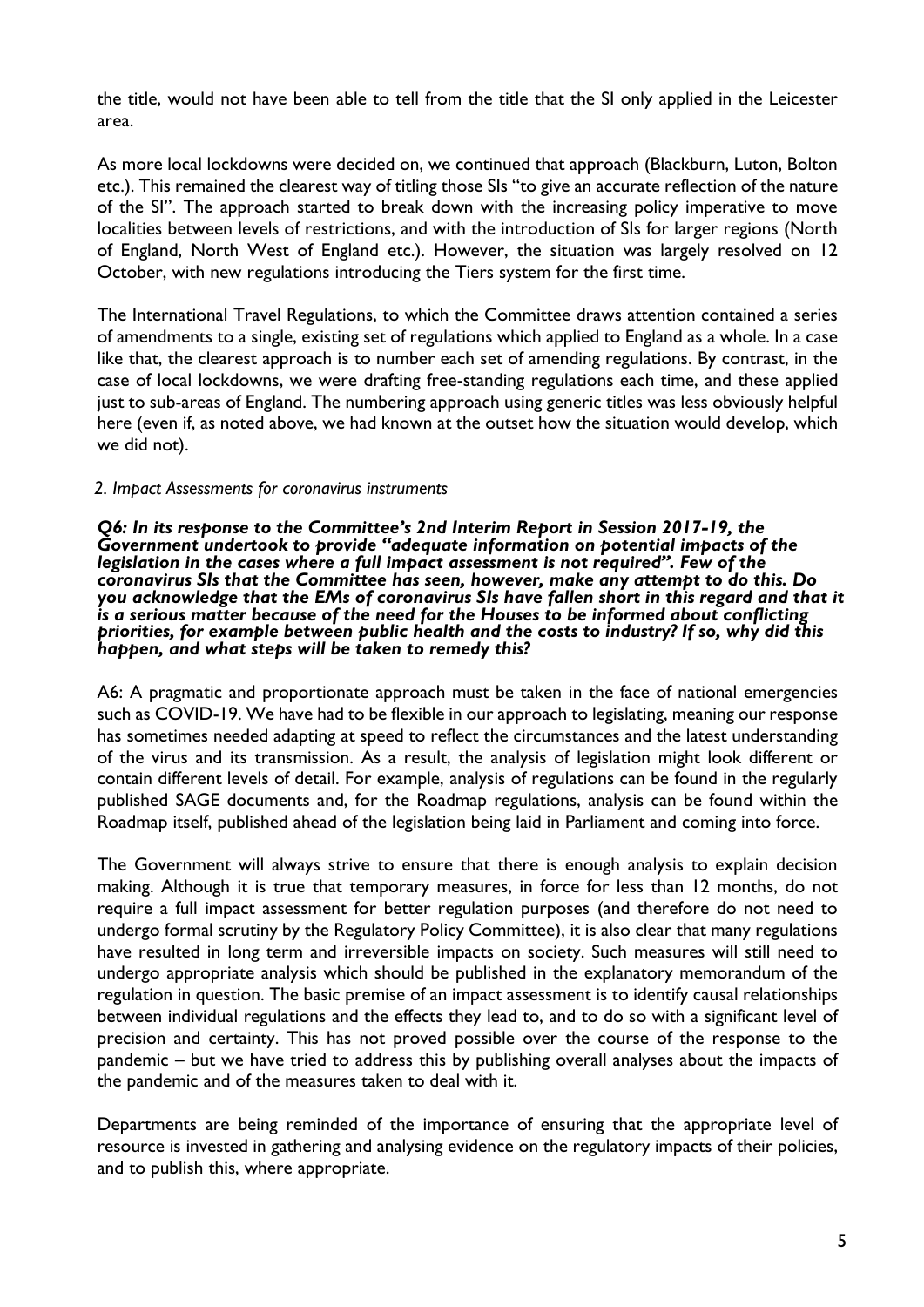## *3. Clear and accessible law: incomplete revocations and use of sunset provisions*

#### *Q7: The law should be clear and accessible. During the pandemic, however, the speed and volume of legislation meant that it was not always clear which regulations had been superseded or revoked or had expired. What can be done to ensure that information about the status of instruments or individual measures is easily accessible to both Parliament and the public?*

A7: [Legislation.gov.uk](http://legislation.gov.uk/) has continued to play a vital role in aiding legal certainty during the COVID-19 pandemic. In order for legislation to be made publicly available, it must first be registered at The National Archives (TNA) and then published on the [legislation.gov.uk](http://legislation.gov.uk/) website. TNA have prioritised the rapid publication of COVID-19 regulations throughout the pandemic and, to assist this, have extended the SI Registration and Publishing Support Service beyond the usual working hours.

Many significant changes to the numerous health protection regulations made during the pandemic have been made by amending existing regulations. There have been over 2,000 amendments to date. In order for the public to be able to read and understand these changes in context, it is crucial that a version of the original regulations incorporating all of the latest amendments is made available quickly. On average, TNA have produced the "as amended" versions of COVID-19 legislation within two days of the commencement of the amending legislation. In the case of the most significant changes, they have reduced this time even further. Out of 131 UK SIs which amended health protection regulations, at least  $63<sup>1</sup>$  contained amendments which were incorporated into the legislation being amended, and published, on or before the date on which they came into force.

To support ease of access and aid legal certainty, TNA has created a new Coronavirus service [\(www.legislation.gov.uk/coronavirus\)](http://www.legislation.gov.uk/coronavirus) to provide important information about COVId-19 legislation, including links to key regulations, and guidance for researching it. This page receives approximately 15,000 page views per week, and is the first result when searching for "Coronavirus legislation" on Google. This approach was validated by targeted user research into the COVID-19 response in the summer of 2020, which also demonstrated that for the first time [legislation.gov.uk](http://legislation.gov.uk/) was being used more by members of the public for personal use than by professionals, with one third of all users visiting the website specifically to view COVID-19 legislation. Since March 2020, COVID-19 legislation has received almost 25 million page views from 6 million users, which is an average of 115,000 users per week – increasing to over one million users in weeks when major changes to regulations are published.

#### *Q8: The Committee has noted the use of a wide variety of different sunset provisions, giving rise to concerns about a lack of clarity. What is the Government's approach to the use of sunset provisions – when are they seen as appropriate and how are they monitored?*

A8: In recent years, the Government has moved away from requiring sunset provisions in regulatory secondary legislation as a matter of course. This provides departments with flexibility to deliver Government's priorities proportionately.

By way of exception, during the EU Transition Period a coordinated approach was taken towards the inclusion of sunset provisions in instruments implementing new EU law obligations arising from the Withdrawal Agreement. Such EU obligations generally expired at the end of the EU Transition Period, so it was appropriate to apply sunsets unless the continued application of the implementing

<sup>&</sup>lt;sup>1</sup> A small number of SIs were updated through a different fast track process, which are not counted in this total, but which were updated in similar timeframes.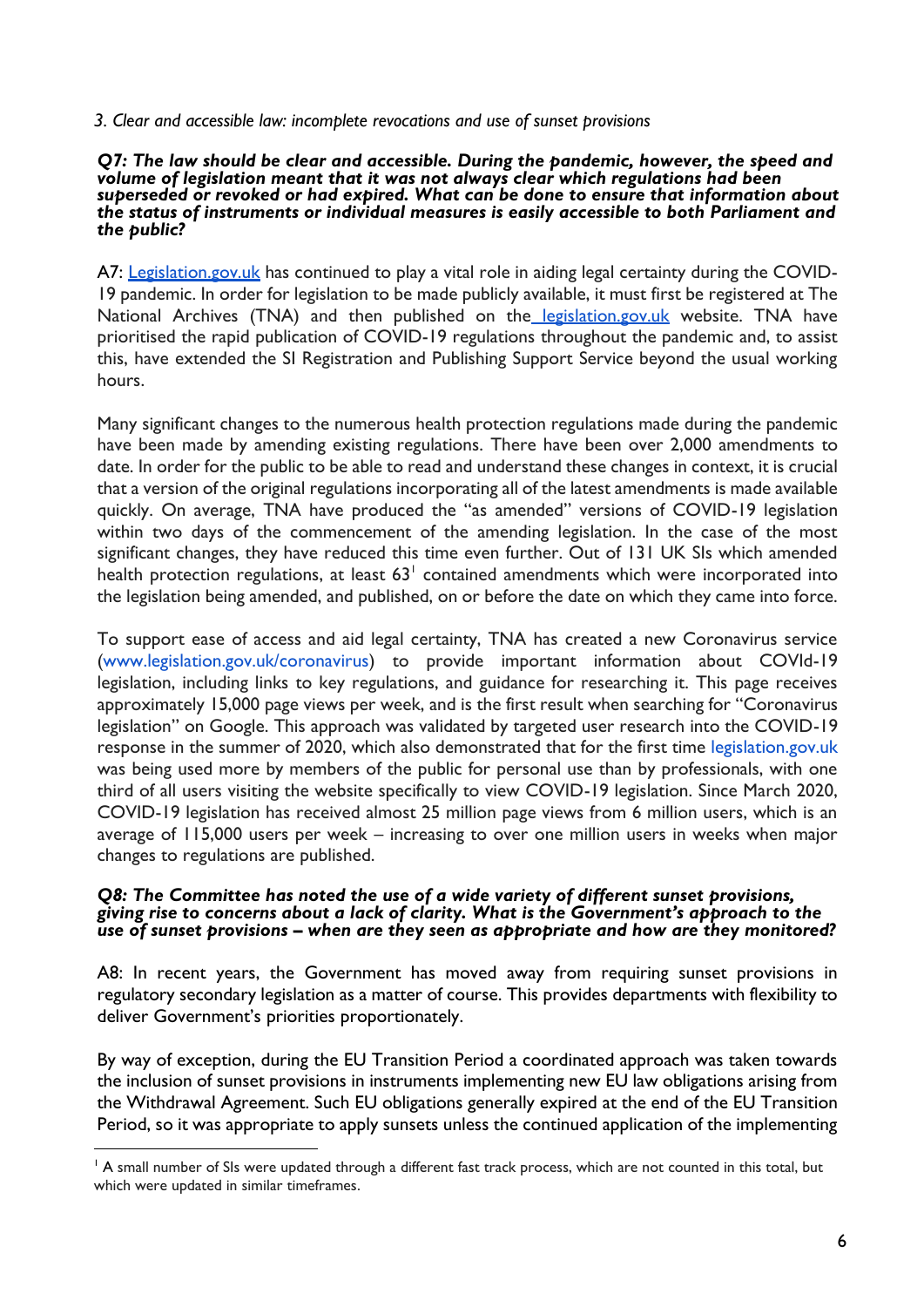provisions was in line with UK domestic priorities or was required under the terms of the Withdrawal Agreement.

The decision as to whether to include a sunset provision lies with the relevant department and is always carefully considered. If included, the length of the sunset period may depend on a number of factors, including the policy aims of the legislation and the length of time it is expected to be required. In the context of COVID-19, it is inevitable that the length of sunset provision, or mechanism by which an SI is time-limited, will vary depending on the individual SI, the policy objectives and the subject area of the legislation.

A sunset provision is only one method by which departments can seek to ensure that SIs, or provisions under them, are time-limited and only in effect for as long as they need to be. In the context of COVID-19, other approaches include requirements to keep SIs under review in line with the Coronavirus Act 2020, to require regular reviews by a Secretary of State, to make oneoff changes which set out the timescale within which they apply, or to confine changes to particular periods (e.g. academic years). There are also changes which, for good reason, the Government wish to be in force permanently, or until a change of policy as yet unforeseen, and so are not the subject of any form of sunsetting.

We do not see that the use of different approaches to sunsetting of itself creates a lack of clarity. As outlined above, there are good reasons why different approaches are adopted in different cases. For example, in the education sphere where there may already be defined concepts such as "academic year", it is likely to be clearer to ensure that a time limited change is expressed as applying to a particular academic year than it would be to try to apply a "one-size-fits-all" sunset clause. To assist with clarity, each EM should outline whether a sunset provision is included and explain the rationale.

It is the department's responsibility to set and monitor the sunset provisions in their legislation and ensure that, if the provisions are to be extended, any subsequent SIs are laid before Parliament in a timely way.

## *4. Clear and accessible law: blurring of legislation and guidance*

#### *Q9: The Government's preferred means of communication of coronavirus restrictions has been through the Gov.uk website. What advice is given to departments about where to draw the line between legislation and guidance?*

A9: As highlighted in the letter of 14 February from the Lord President of the Council, the Rt. Hon. Jacob Rees-Mogg MP to the chairman of your Select Committee, these exceptional times have given rise to the need for exceptional legislation, and the response to the pandemic has also required an increased amount of supplementary guidance. That is not different in kind from previous practice, but it has had a wider reach. Throughout the pandemic, the Government has continued to evolve its approach to communicating clearly the effects of changes made to the law, alongside publication of the legislation and its associated guidance.

It is recognised that legislation needs to be detailed and clear enough that guidance does not need to be relied upon for the purposes of interpretation. However, in some instances, it is possible (and sometimes desirable) for legislation to refer to external publications and effectively give them the force of law (e.g. documents, maps or plans).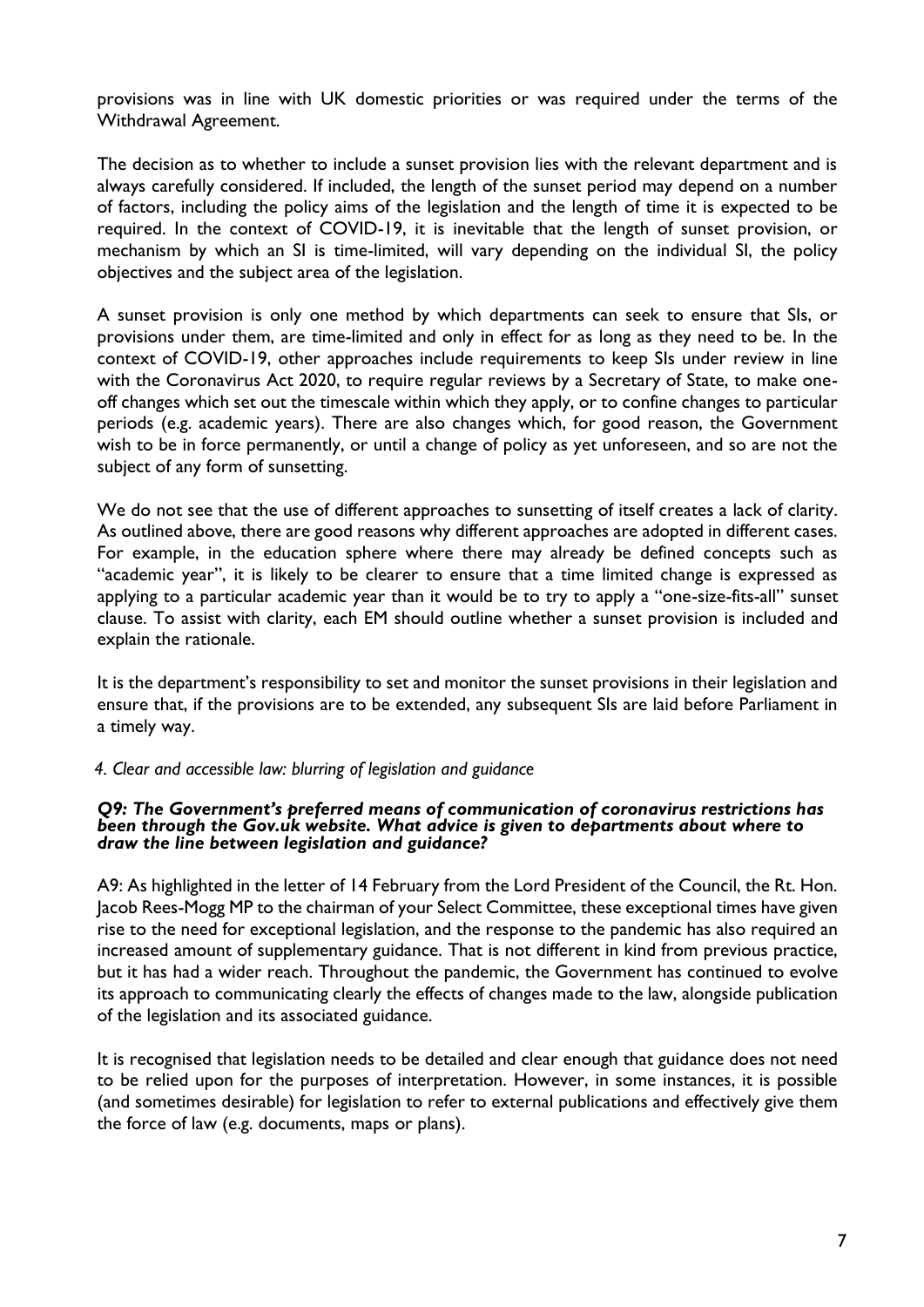Guidance has continued to be an important and necessary way of supporting the public and supplementing legislation during this unique and difficult time. It would not have been possible or practicable to legislate for everything that the Government needed to do in response to the pandemic. Guidance can be a more proportionate way of encouraging changes in behaviour and has been an invaluable tool. It is for departments to make judgements about the right balance to strike between law and guidance in any particular case.

As mentioned in the letter of 17 February, Departments have been reminded of the importance of clarity when legislation is being supplemented by guidance at the monthly SI Leads forum that is organised by the Parliamentary Business and Legislation Secretariat.

#### *Q10: We have drawn attention to examples where that distinction has not been properly made. Does any central body check that the guidance that departments publish correctly represents the law?*

A10: It is the responsibility of each department to ensure that guidance is complete and accurate. However, for COVID-19 guidance, there is a central clearance process to quality assure the guidance and ensure that it is consistent with the law.

## *Q11: What progress have the Government made in ensuring that explanatory material uses plain English, so that the law is accessible to all those who may be affected by it?*

Q11: The Parliamentary Capability Team based in the Cabinet Office provides a range of training and resources for civil servants of all grades and departments on Secondary Legislation, including practical advice on how to produce effective Explanatory Memoranda (EMs). This workshop in particular has been designed in partnership with SLSC staff and focuses on the information and considerations that go into effective EMs. The training provided sets out four main criteria for writing a good EM: written in plain English; short and concise; self-contained, with context explained; and summarises the costs and benefits of the legislation. Attendees are asked to read a selection of EMs and to assess them against the criteria of what makes a good EM. These examples are provided by the committee's staff and are chosen specifically to demonstrate good use of plain English versus the use of jargon and inaccessible language. From April 2019 to March 2020, PCT ran 17 'Effective EMs' workshops to a total of 293 civil servants.

## *5. Threshold between primary and secondary legislation and increased use of "skeleton bills"*

*Q12: Statutory instruments are intended to address the detailed implementation of policy or make technical updates or corrections. But the Committee has been presented with instruments that introduce significant or potentially controversial policies, such as SIs to establish a UK regime for the regulation of chemicals or to revoke EU State aid rules, thereby appearing to reverse the previous Government's position of seeking continuity of the EU State aid rules in a UK domestic context. We have raised concerns about the use of skeleton legislation and the use of secondary legislation to make significant policy changes. Do you recognise these concerns, and do you agree that, having recently been through an exceptional period which has given rise to exceptional legislation, it is time to consider rebalancing the threshold between primary and secondary legislation?*

A12: The Government recognises the importance of reflecting well developed policy in appropriate legislative detail. Delegated legislation is an essential part of our legislative framework and all legislation, including delegated legislation, should be clear, precise and proportionate and must also be subject to appropriate scrutiny.

The current pandemic and leaving the European Union have required some Government legislation to be delivered swiftly, giving rise to some Bills which have had to provide for significant secondary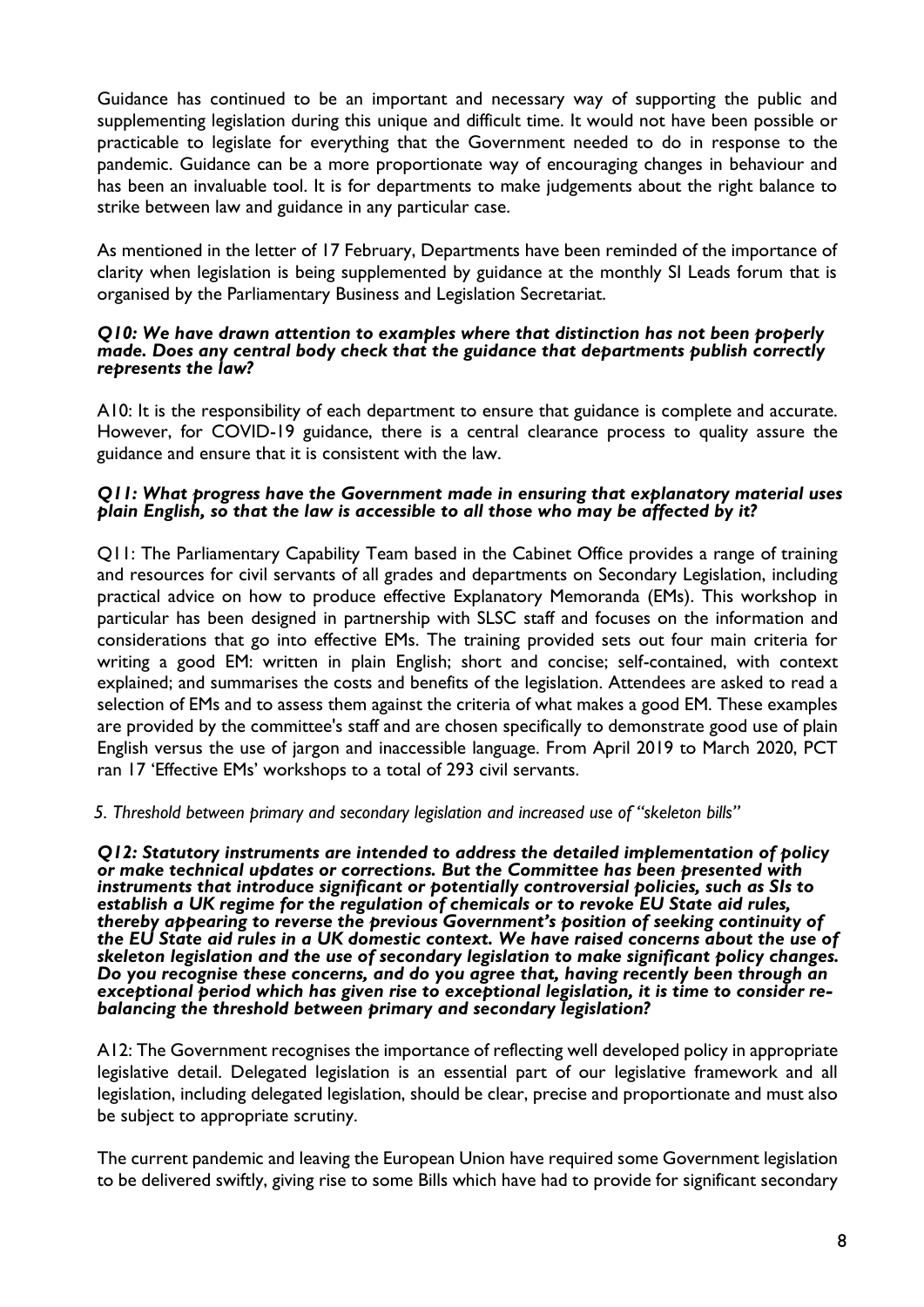powers. The Government acknowledges that these are exceptional times and do not necessarily provide a model example of how Parliament would like to see legislation brought forward.

The Government is committed to ensuring the appropriateness of any delegated powers included in a bill is fully tested as part of the bill preparation process by policy leads and departmental lawyers acting with advice from Parliamentary Counsel. Moreover, training and resources are available to ensure that information about the appropriate use of delegated powers is provided and understood by those working on primary legislation: the Guide to Making Legislation published by the Cabinet Office contains extensive guidance for teams in relation to delegated powers; the Office of the Parliamentary Counsel provide training sessions for departments on the issues around taking delegated powers; and the Government Legal Department maintain extensive guidance on 'LION' (the central legal know-how platform for all Government lawyers) relating to delegated powers generally, the role of the DPRRC, and on the role of Government lawyers relating to new delegated powers.

You have highlighted Defra's SIs establishing a UK regime for the regulation of chemicals which have made significant or potentially controversial policies, in particular, the REACH etc. (Amendment etc.) (EU Exit) Regulations 2019. The SI, laid on 9 January 2019 was the first such regulation relating to the REACH regime and its purpose was to replicate the current EU regime for the regulation and control of chemicals in a UK domestic context, to ensure regulatory continuity after EU exit and to provide legal certainty for business regarding their duties when managing chemicals and placing them on the UK market. The JCSI did not challenge the legal vires of this SI. The European Union (Withdrawal) Act 2018 specifically delegated powers to correct, via SI, retained EU legislation and EU derived domestic legislation in order to ensure it remained operable after EU Exit or the EU Transition Period. The SI did no more than was appropriate in making the amendments and transitional arrangements necessary to make the retained EU legislation and EU derived domestic legislation operate effectively after the UK's withdrawal from the EU.

Your question has also referenced the State Aid (Revocations and Amendments) EU Exit Regulations 2020. You reported on this SI in your 30th report of Session 2019-21, and drew the SI to the special attention of the House. These regulations revoked and disapplied retained EU law relating to the State aid rules that contained fundamental deficiencies, and which made EU State aid law inoperable in the UK after the end of the transition period. Ministers considered this was an appropriate use of delegated powers in the European Union (Withdrawal) Act 2018 (as amended). These regulations were considered and not reported by the JCSI. They were debated and approved by both Houses of Parliament, made on 4 December 2020 and came into force at 11pm on 31 December 2020.

## *6. Restricting parliamentary scrutiny*

#### *Q13: A significant proportion of the pandemic instruments we considered came into effect*  within 48 hours of having been laid or even before laying. We have not been persuaded that *all of them justified that degree of urgency. Are there standardised criteria that departments should apply before bringing an SI into force before the end of the customary 21-day period or, in the most urgent cases, before the instrument is laid?*

A13: It is critical that Parliament is able to scrutinise all Covid-19 measures properly. As such, all the statutory instruments brought forward in response to the pandemic have been scrutinised in line with the requirements set out by Parliament in the relevant parent Acts. However, inevitably the fast-moving and urgent nature of the pandemic has necessitated the use of made affirmative procedure in a number of instances, or in other cases SIs coming into force fewer than 21 days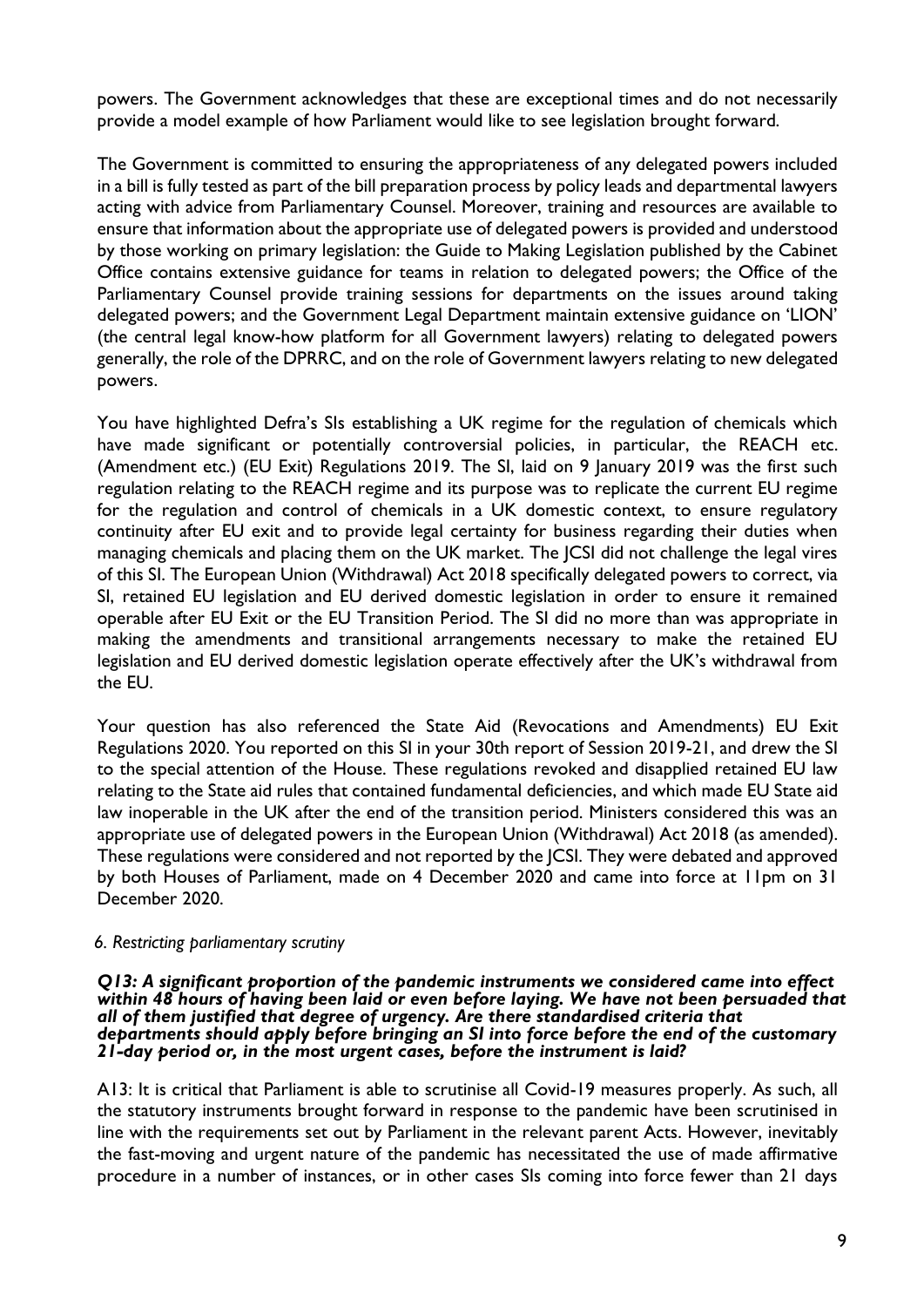after they have been laid. As you are aware, under normal circumstances it takes between six and eight weeks for a draft-affirmative SI to pass through Parliament. Waiting this long to implement some of the measures, such as the national lockdown initiated in January, would have led to significantly more cases, deaths and placed the NHS under severe strain.

All of the SIs made under the Public Health (Control of Disease) Act 1984 have complied with the necessary parliamentary procedure. But the urgency of the need to put measures in place to protect the public's health means that many Regulations have to come into force before they can be debated. The points raised in those debates are nonetheless useful feedback for subsequent iterations of this ongoing legislative process. The Government has also committed to going further on nationally significant measures, to achieve a better balance between urgency and scrutiny. Having listened to concerns from parliamentarians, the Secretary of State for Health and Social Care committed to having debates in advance of the regulations coming into force wherever possible for measures of national significance. As a result, Parliament debated regulations on the tiers system on 13 October and 1 December 2020 ahead of them coming into effect. Parliament also considered the regulations setting out each of the steps of the Roadmap on 25 March 2021 before they came into force.

The 21-day rule is a long-standing convention that gives Parliament adequate time to scrutinise secondary legislation subject to the negative procedure before it comes into force. The Government is committed to complying with this important convention as far as possible. As you note, many SIs laid as part of the Government's response to COVID-19 have not adhered to the convention, in order to enable the swift implementation of the necessary emergency legislation. In line with standard practice, decisions on SIs are made on a case-by-case basis, with the default position being that the 21-day rule is complied with wherever possible. If an SI does need to be laid fewer than 21 days before it comes into force, then the Explanatory Memorandum must explain why urgent action is needed and what the impact of delaying the legislation would be.

## *7. Looking ahead: volume and flow of SIs*

## *Q14: The legislative focus over the last couple of years has been on preparing for EU exit and, more recently, on dealing with the pandemic. Is there now a backlog of business-asusual (BAU) instruments? How many BAU instruments does the Government intend to lay during the remainder of 2021?*

A14: As you know, the Government made a number of important changes to its approach to preparing SIs to prepare for EU Exit. For the first time, the Government put in place a central process for coordinating its overall SI programme. A team was established within the Cabinet Office's Parliamentary Business and Legislation Secretariat (PBL) to oversee new arrangements for governance of secondary legislation across Government. PBL set up a Triage process to prioritise SIs to ensure that the flow of secondary legislation through Parliament was manageable. Working closely with departments across Whitehall, via the triage process, PBL helped ensure that essential EU Exit SIs were prioritised, and other SIs with less time pressure were laid later. This ensured Parliament and its committees had as much time as possible to scrutinise the legislation effectively.

Recognising the unprecedented scale of the Exit SI programme, the Government undertook to provide the Committee with high level estimates for the volume of EU Exit SIs in each month. However, that period has now passed and we anticipate returning to business as usual with the exception of COVID-19 SIs which, naturally, the Government will need to respond to as the situation evolves and on which we continue to provide regular updates. There is no indication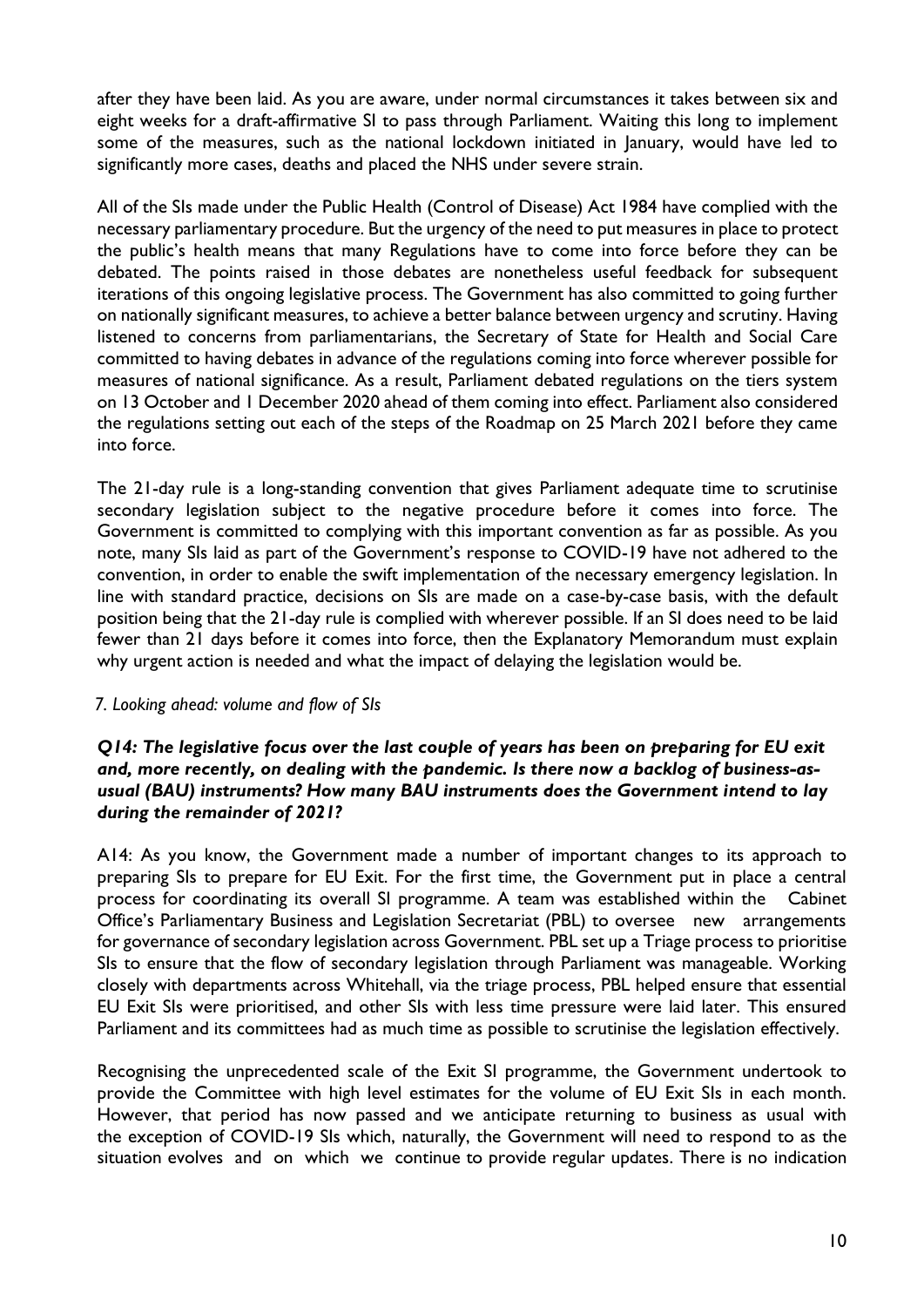that there is a backlog of "business as usual" SIs as more than half of the SI's made in the last three years have been business as usual.

## *Q15: What is the intended purpose of proposed negative instruments under the European Union (Future Relationship) Act 2020 and how many do you anticipate being laid in 2021?*

A15: Negative instruments can be made under sections 31, 33 and 39(1) of the European Union (Future Relationship) Act 2020 ("the Act"). Each of these delegated powers has a different purpose.

Section 31 provides a "relevant national authority" (defined as a Minister of the Crown, devolved authority, or the two acting together) with a power to make appropriate regulations to implement the UK-EU Trade and Cooperation Agreement ("TCA"), the UK-European Atomic Energy Community (Euratom) Nuclear Cooperation Agreement ("NCA") and the UK-EU Agreement on Security Procedures for Exchanging and Protecting Classified Information (known as the "Security of Information Agreement" or "SOIA") (and any other relevant agreement), or to deal with matters that arise out of or are related to those agreements. This section provides that the agreements can be fully and effectively implemented to satisfy the UK's legal obligations under them. The section applies to those agreements as they are updated which allows the power to be used to implement changes to the agreements, and to make provision to deal with matters arising from or related to them (for example, decisions of the UK-EU Partnership Council established under the TCA). There are a number of restrictions on the exercise of the power. It cannot be used to impose or increase taxation; make retrospective provision (with one limited exception); create a relevant criminal offence; amend or repeal key devolution legislation (with limited exceptions); or amend, repeal or revoke the Human Rights Act 1998 ("the HRA 1998") and any legislation made under that Act.

The affirmative procedure is required (under paragraph 6 of Schedule 5 to the Act) where a section 31 instrument contains a provision that amends, repeals or revokes primary legislation or "retained direct principal EU legislation" (defined as EU regulations (excluding tertiary ones) that were brought into UK law on 31 December 2020); or creates a power to legislate. Where those triggers are not met, Ministers have a choice of using either the affirmative or negative procedure. If a Minister elects to use the negative procedure, the instrument will be subject to the "sifting process" (similar to that established for negative instruments under sections 8 and 23(1) of the European Union (Withdrawal) Act 2018) for the first two years after the end of the implementation period on 31 December 2020. Parliament has now charged the European Statutory Instruments Committee with this additional sifting role in the Commons and the Secondary Legislation Scrutiny Committee with the further role in the Lords.

Section 33 provides a "relevant national authority" with a power to make appropriate regulations for the purpose of implementing a decision to suspend, terminate or resume, in whole or in part, the TCA or the SOIA (and any other relevant agreement) provided that decision is made under or in accordance with those agreements. The intention is that this power is capable of implementing actions arising from the general dispute settlement provisions in the TCA; certain non-dispute related measures (such as safeguards); and bespoke arrangements provided for in those relevant agreements. There are a number of restrictions on the exercise of the power. It cannot be used to make retrospective provision; create a relevant criminal offence; confer a power to legislate; implement a ruling of the arbitration tribunal established under the TCA (or other relevant agreements); amend or repeal key devolution legislation; or amend, repeal or revoke the HRA 1998 and any legislation made under that Act. The power in section 33 can be used to impose and increase taxation or fees, which the section 31 power cannot do.